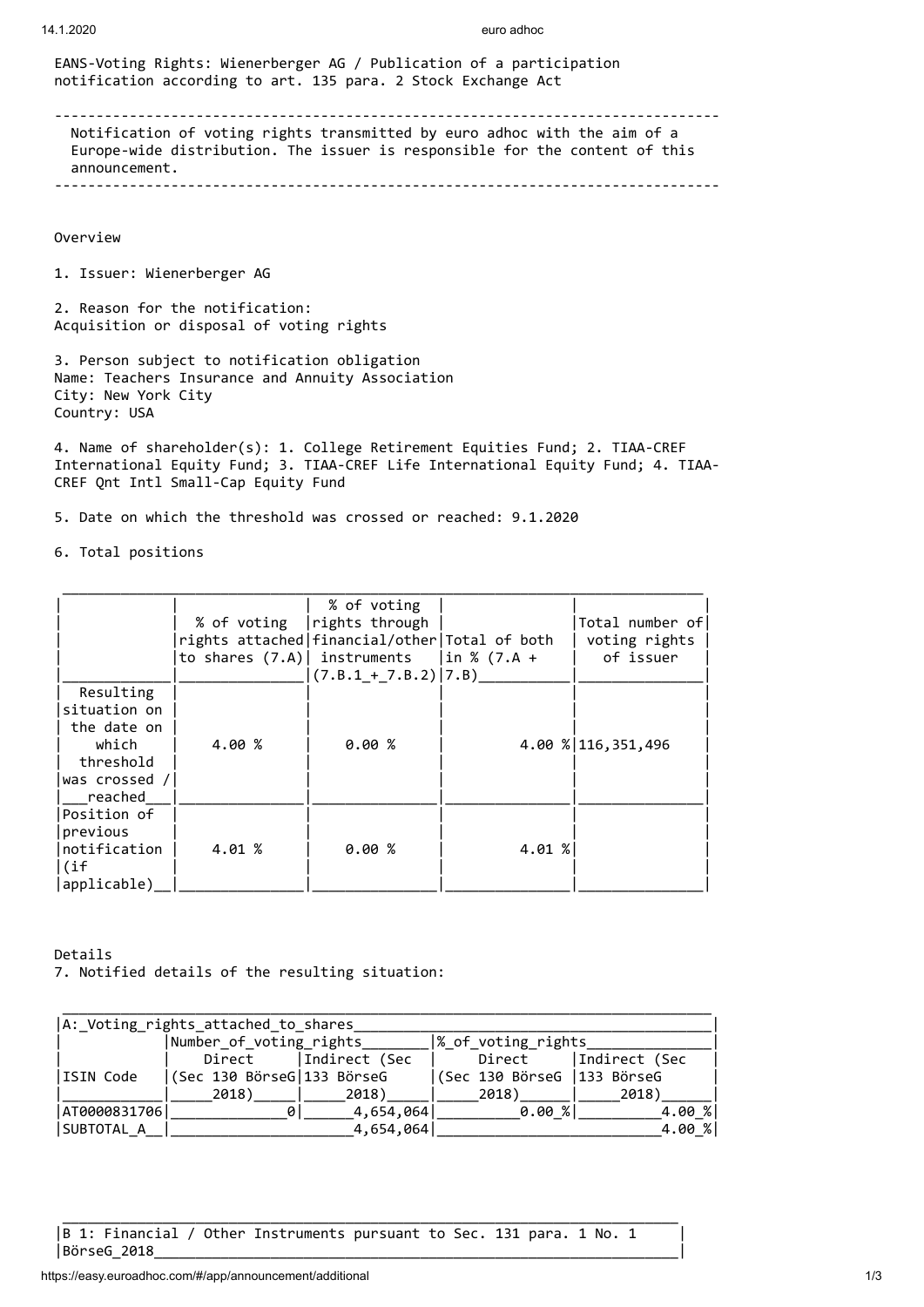14.1.2020 euro adhoc

| Expiration Date<br> Type of<br> instrument | Number of voting<br>rights that may<br>Exercise Period  be acquired if  % of voting <br>the instrument is rights<br>exercised |
|--------------------------------------------|-------------------------------------------------------------------------------------------------------------------------------|
|                                            | SUBTOTAL B.1                                                                                                                  |

| $ B \; 2$ : Financial / Other Instruments pursuant to Sec. 131 para. 1 No. 2 |      |  |                                                                  |                      |  |
|------------------------------------------------------------------------------|------|--|------------------------------------------------------------------|----------------------|--|
| BörseG 2018                                                                  |      |  |                                                                  |                      |  |
|                                                                              |      |  | Expiration   Exercise   Physical / Cash   Number of  % of voting |                      |  |
| Type of                                                                      | Date |  | Period  Settlement                                               | voting rights rights |  |
| instrument                                                                   |      |  |                                                                  |                      |  |
|                                                                              |      |  |                                                                  |                      |  |
|                                                                              |      |  | SUBTOTAL B.2                                                     |                      |  |

8. Information in relation to the person subject to the notification obligation: Full chain of controlled undertakings through which the voting rights and/or the financial/other instruments are effectively held starting with the ultimate controlling natural person or legal entity:

|                 |                 |                         |                            | Financial/            |             |
|-----------------|-----------------|-------------------------|----------------------------|-----------------------|-------------|
|                 |                 | Directly                | Shares held                | other                 | Total of    |
| No.             | Name            | controlled              | directly (%)   instruments |                       | both $(\%)$ |
|                 |                 | by No.                  |                            | held                  |             |
|                 |                 |                         |                            | $directly_{\sim}(\%)$ |             |
|                 | Teachers        |                         |                            |                       |             |
|                 | 1 Insurance and |                         | $0.00$ %                   | $0.00$ %              | $0.00$ %    |
|                 | Annuity         |                         |                            |                       |             |
|                 | Association     |                         |                            |                       |             |
| 2 <sup>1</sup>  | Nuveen,_LLC     | $\mathbf{1}$            | 0.00 x                     | [0.00%                | [0.00%]     |
|                 | TIAA-CREF       |                         |                            |                       |             |
| 3               | Assetl          | 2                       | $0.00$ %                   | $0.00$ %              | $0.00$ %    |
|                 | Management,     |                         |                            |                       |             |
|                 | <b>LLC</b>      |                         |                            |                       |             |
|                 | TIAA-CREF       |                         |                            |                       |             |
| 4               | Investment      | $\overline{\mathbf{3}}$ | $0.00$ %                   | 0.00 %                | 0.00 %      |
|                 | Management,     |                         |                            |                       |             |
|                 | <b>LLC</b>      |                         |                            |                       |             |
|                 | College         |                         |                            |                       |             |
| 5               | Retirement      | 4                       | $2.92$ %                   | $0.00$ %              | 2.92 %      |
|                 | Equities Fund   |                         |                            |                       |             |
| 6               | Nuveen          | $\overline{2}$          | 0.00 %                     | $0.00$ %              | 0.00 %      |
|                 | Finance, LLC    |                         |                            |                       |             |
| $\overline{7}$  | Teachers        | 6                       | $0.00$ %                   | $0.00$ %              | 0.00 %      |
|                 | Advisers, _LLC  |                         |                            |                       |             |
|                 | TIAA-CREF       |                         |                            |                       |             |
|                 | 8 International | 7                       | $0.92$ %                   | 0.00 %                | $0.92$ %    |
|                 | Equity_Fund     |                         |                            |                       |             |
|                 | TIAA-CREF       |                         |                            |                       |             |
| 9               | Life            | 7 <sup>1</sup>          | $0.02$ %                   | $0.00$ %              | $0.02$ %    |
|                 | International   |                         |                            |                       |             |
|                 | Equity_Fund     |                         |                            |                       |             |
|                 | TIAA-CREF Qnt   |                         |                            |                       |             |
| 10 <sub>1</sub> | Intl Small-     | 7                       | $0.14$ %                   | $0.00$ %              | $0.14$ %    |
|                 | Cap Equity      |                         |                            |                       |             |
|                 | Fund            |                         |                            |                       |             |
|                 |                 |                         |                            |                       |             |